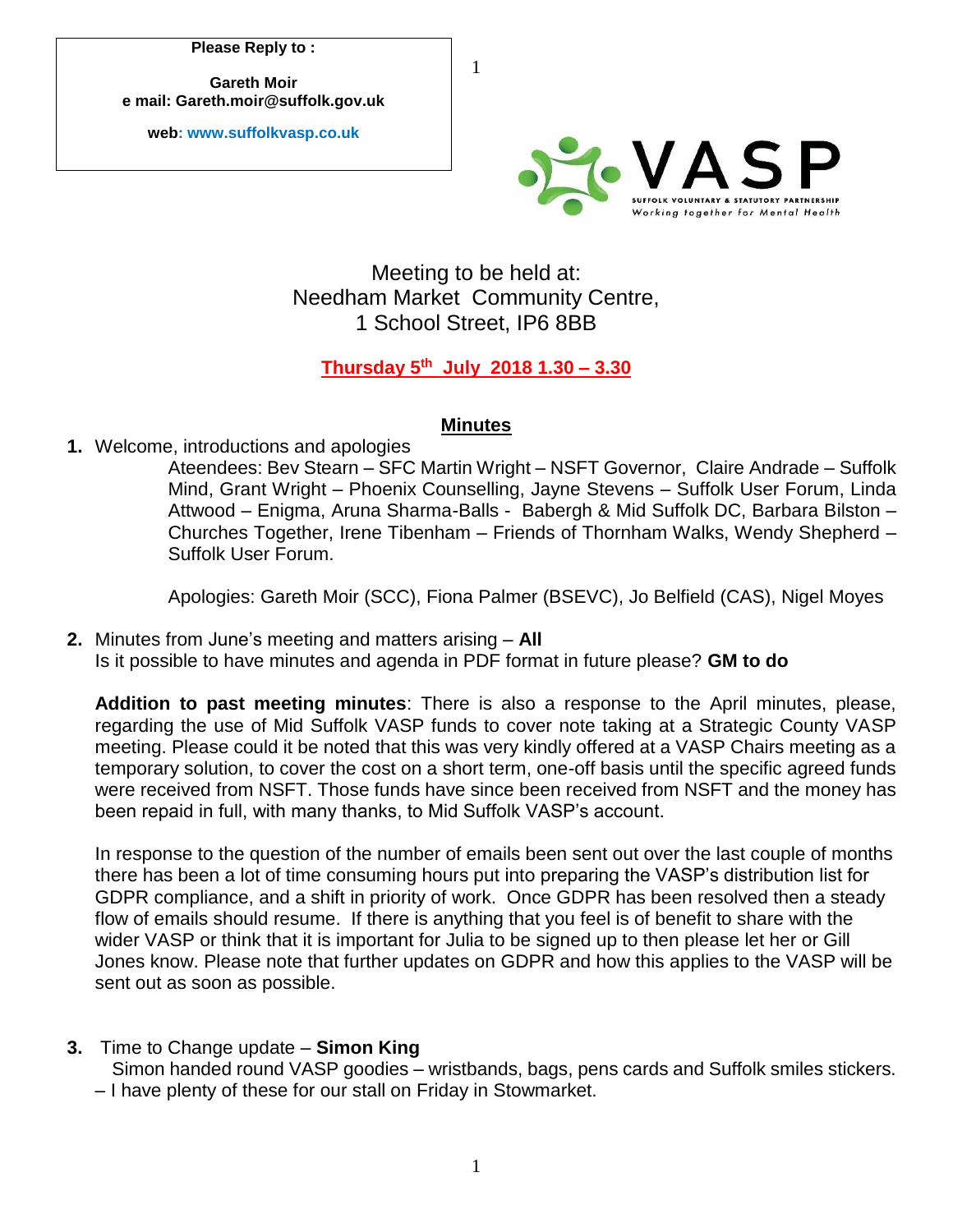Time to change has now given £9,900 to 21 different awards. Application for new awards has now closed. There are still events planned for later in the year. There is still discussion around a champions event but no information for this is available at present.

**4.** Guest Speaker – **Jayne Stevens**, Suffolk User Forum; Mentally Healthy Community Boards Jayne gave an overview of who the board consists of and where the information is channelled. As well as political changes, there is a need for areas to merge. All local authorities are involved. They are looking at how health and social care will merge.

Richard Watkins Chief Transformation officer and Eugene Staunton Associate Director of Transformation are working alongside Pete Devlin and Margaret Little. Attending the meetings monthly are CCG's public health, SUF SPCN, Healthwatch. They are overseeing the mental health transformation , suicide prevention work. Sub groups work on focus pieces ie crisis care. These are all co-produced.

**5.** The Future of Mental Health - **Wendy Shepherd**

Wendy – the future of menta health. Wendy gave an overview of the work being undertaken by SUF, SFC, PACT and Healthwatch. There are now online surveys available for everyone to have a voice. Contact has been made to groups to speak to their members and feedback via any of the organisations. Physical health are also included in this and they have been very pleased as so often left out. Urge all to go onto website to have a voice.

**6.** TTC Summer Cream Tea event

TTC Cream Tea Event -Plans going well for this. Request made for support for the day. Linda, Wendy, Irene offering all day. Liz offered to pop in. Terri Ann from 12. Martin will come for 1 hour during the day.

- **7.** World Mental Health Day 10th October 2018 We should involve Suffolk Radio. Use Red Gables as a venue for an event??
- **8.** Suffolk Wellbeing website discussion what are peoples thoughts? Easy to navigate, comprehensive, - no issues raised.

## **9.** NSFT – **A representative**

Martin updated us. A Chief nurse has been appointed – Diane Hall. She comes from Sussex. As there have been so many changes, Martin will ask Antec to provide list of staff. Hellesden Hospital is holding the NSFT summer fun day on 14th July.

- **10.**Events **ALL**
- **11.**AOB and Members Updates **ALL**
	- a. How do people feel about continuing with the first Tuesday Thursday of each month on a rotation?

With regard to future meetings people felt that alternate days were helpful as some cannot make a specific day of the week. **GM to book with community centre**

Bev: Terri Ann Perkins has taken over from Martin Jones. She could be a speaker for later in the year??

Irene: Attended MECC with One Life. Focus on improving physical health. Managed Health walks are no longer available at Thornham.